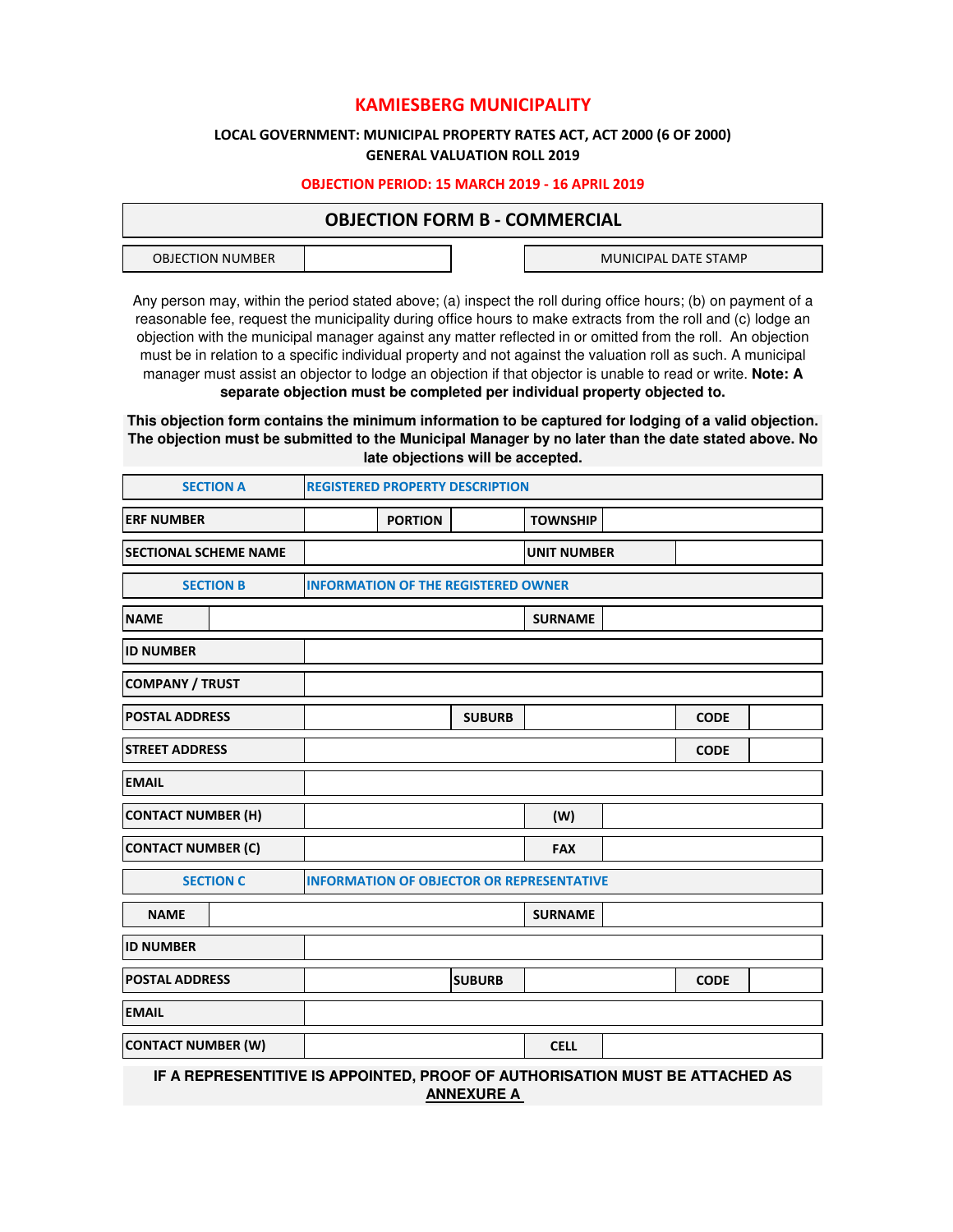### **OBJECTION FORM B - COMMERCIAL COMMERCIAL COMMERCIAL COMMERCIAL COMMERCIAL COMMERCIAL COMMERCIAL COMMERCIAL COMMERCIAL COMMERCIAL COMMERCIAL COMMERCIAL COMMERCIAL COMMERCIAL COMMERCIAL COMMERCIAL COMMERCIAL COMMERCIAL COMM**

**SECTION D DESCRIPTION OF IMPROVEMENTS** 

A copy of the approved building plans must be attached to this objection. If it is a Sectional Title property objected to, the Sectional Title Register must be attached. Attach as **ANNEXURE B**

| <b>GENERAL DESCRIPTION OF IMPROVEMENTS</b> |                         |            |           |                  |  |  |
|--------------------------------------------|-------------------------|------------|-----------|------------------|--|--|
|                                            |                         |            |           |                  |  |  |
|                                            |                         |            |           |                  |  |  |
|                                            |                         |            |           |                  |  |  |
|                                            |                         |            |           |                  |  |  |
|                                            |                         |            |           |                  |  |  |
| <b>SECTION E</b>                           | <b>LEASE AGREEMENTS</b> |            |           |                  |  |  |
| IS THIS A OWNER OCCUPIED PROPERTY          |                         | <b>YES</b> | <b>NO</b> | <b>PARTIALLY</b> |  |  |

Complete the table below, should more space be required, attach as **ANNEXURE C**. Copies of lease agreements must be certified and must be attached to this objection as **ANNEXURE D**. All amounts detailed below must be **VAT EXCLUDED.**

| <b>NAME OF TENANT</b> | <b>LEASE EXTENT</b> | LEASE<br><b>AMOUNT</b> | <b>OTHER</b><br><b>INCOME</b> | <b>LEASE START</b><br><b>DATE</b> | <b>LEASE END</b><br><b>DATE</b> | <b>TERM</b> | <b>ESCALATION</b> |
|-----------------------|---------------------|------------------------|-------------------------------|-----------------------------------|---------------------------------|-------------|-------------------|
|                       |                     |                        |                               |                                   |                                 |             |                   |
|                       |                     |                        |                               |                                   |                                 |             |                   |
|                       |                     |                        |                               |                                   |                                 |             |                   |
|                       |                     |                        |                               |                                   |                                 |             |                   |
|                       |                     |                        |                               |                                   |                                 |             |                   |
|                       |                     |                        |                               |                                   |                                 |             |                   |
|                       |                     |                        |                               |                                   |                                 |             |                   |
|                       |                     |                        |                               |                                   |                                 |             |                   |
|                       |                     |                        |                               |                                   |                                 |             |                   |
|                       |                     |                        |                               |                                   |                                 |             |                   |
|                       |                     |                        |                               |                                   |                                 |             |                   |
|                       |                     |                        |                               |                                   |                                 |             |                   |
|                       |                     |                        |                               |                                   |                                 |             |                   |
|                       |                     |                        |                               |                                   |                                 |             |                   |
|                       |                     |                        |                               |                                   |                                 |             |                   |
|                       |                     |                        |                               |                                   |                                 |             |                   |
|                       |                     |                        |                               |                                   |                                 |             |                   |
|                       |                     |                        |                               |                                   |                                 |             |                   |
|                       |                     |                        |                               |                                   |                                 |             |                   |
|                       |                     |                        |                               |                                   |                                 |             |                   |
|                       |                     |                        |                               |                                   |                                 |             |                   |
|                       |                     |                        |                               |                                   |                                 |             |                   |
|                       |                     |                        |                               |                                   |                                 |             |                   |
|                       |                     |                        |                               |                                   |                                 |             |                   |
|                       |                     |                        |                               |                                   |                                 |             |                   |
|                       |                     |                        |                               |                                   |                                 |             |                   |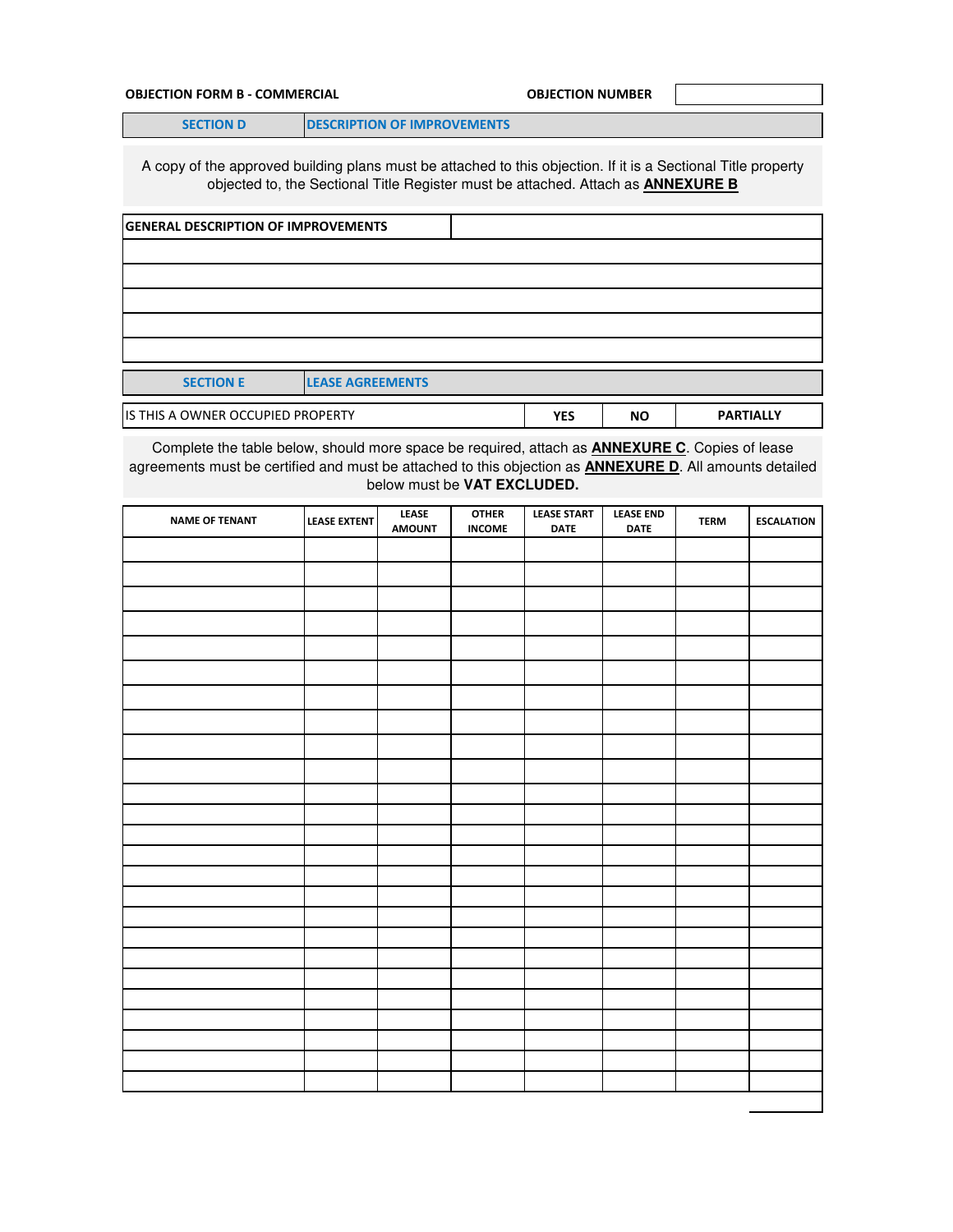### **OBJECTION FORM B - COMMERCIAL COMMETER COMMERCIAL COMMETER**

**SECTION F FILLING STATIONS** 

The following documents must be attached as **ANNEXURE E**; a) Three years of audited statements b) Three years of audited statements of fuel and Diesel sales. c) Certified head- and sub- lease agreements.

| <b>IFUEL COMPANY</b>                                                    |  |  |  |  |
|-------------------------------------------------------------------------|--|--|--|--|
| <b>OPERATOR</b>                                                         |  |  |  |  |
| <b>LAVERAGE FUEL SALES OVER THE PAST THREE YEARS</b>                    |  |  |  |  |
| <b>LAVERAGE DIESEL SALES OVER THE PAST THREE YEARS</b>                  |  |  |  |  |
| <b>GUESTHOUSES AND OTHER HOSPITALITY PROPERTIES</b><br><b>SECTION G</b> |  |  |  |  |

The following document must be attached as **ANNEXURE F**, a) Three years audited financial statements

| <b>NAME OF GUEST HOUSE / LODGE</b>                          |                |     |               |    |
|-------------------------------------------------------------|----------------|-----|---------------|----|
| <b>INUMBER OF RENTABLE ROOMS</b>                            | <b>SINGLE</b>  |     | <b>DOUBLE</b> |    |
| <b>PRICE PER ROOM</b>                                       | <b>ISINGLE</b> | l R | <b>DOUBLE</b> | ΙR |
| <b>IRECEPTION FACILITIES - MAX CAPACITY</b>                 |                |     |               |    |
| NUMBER OF RECEPTION / CONFERENCE ROOMS                      |                |     |               |    |
| <b>PRICE PER RENTING OF RECEPTION / CONFERENCE FACILITY</b> |                |     |               |    |
|                                                             |                |     |               |    |

Indicate which items are included and excluded from price. All prices must be stated as **VAT EXCLUDED**

| <b>IAVERAGE OCCUPATION OF ROOMS</b> |                                                     | % based over 365 days |
|-------------------------------------|-----------------------------------------------------|-----------------------|
|                                     | <b>AVERAGE OCCUPATION OF RECEPTION / CONFERENCE</b> | % based over 365 days |
| <b>SECTION H</b>                    | <b>PROPERTY OPERATING EXPENCES</b>                  |                       |

Complete the table below and attach the following documents as **ANNEXURE G**; a) Rates and Taxes account. b) proof of expenditure by means of invoices and agreements.

| <b>ITEM DESCRIPTION</b>          | <b>COST PER MONTH</b> |
|----------------------------------|-----------------------|
| <b>RATES AND TAXES</b>           | R                     |
| <b>PROPERTY INSURANCE</b>        | R                     |
| <b>SECURITY</b>                  | R                     |
| <b>CLEANING SERVICES</b>         | R                     |
| <b>MANAGEMENT FEES</b>           | R                     |
| <b>REPAIRS &amp; MAINTENANCE</b> | R                     |
| OTHER_1:                         | R                     |
| OTHER 2:                         | R                     |
| OTHER 3:                         | R                     |

| <b>COST PER MONTH</b> | <b>ITEM DESCRIPTION</b> | <b>COST PER MONTH</b> |
|-----------------------|-------------------------|-----------------------|
| R                     | OTHER_4:                | R                     |
| R                     | OTHER_5:                | ΙR                    |
| R                     | OTHER_6:                | R                     |
| R                     | OTHER_7:                | R                     |
| R                     | OTHER_8:                | ΙR                    |
| R                     | OTHER_9:                | ΙR                    |
| R                     | OTHER_10:               | ΙR                    |
| R                     | OTHER_11:               | R                     |
| R                     | <b>TOTAL PER MONTH</b>  | ΙR                    |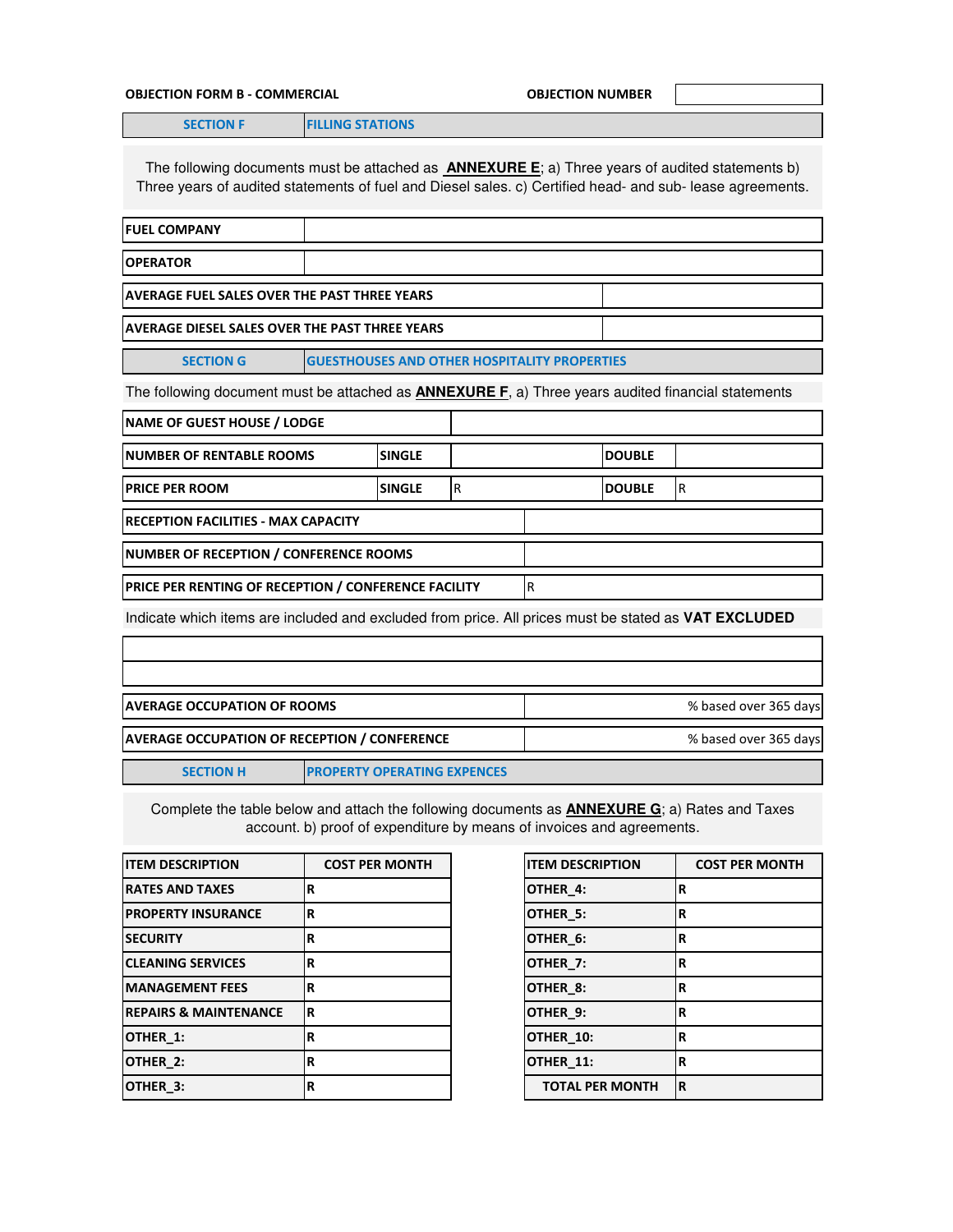#### **OBJECTION FORM B - COMMERCIAL OBJECTION NUMBER**

**SECTION I PROPERTY CATEGORY**

The Act makes provision that a property category must be awarded to each property. The category must be determined in accordance with the following; a) the use of the property, b) the lawful use of the property or c) a combination of both a) and b). A property used for multiple purposes must, for rates purposes, be assigned to a category determined by the municipality for properties used for; (a) a purpose corresponding with the permitted use of the property, (b) a purpose corresponding with the dominant use of the property or c) a multiple purpose use.

| IS THE PROPERTY BEING USED FOR MULTIPLE PURPOSES                                                   |  |  |                | <b>YES</b>       |           | <b>NO</b> |                 |
|----------------------------------------------------------------------------------------------------|--|--|----------------|------------------|-----------|-----------|-----------------|
| IF (YES), CONFIRM THE DIFFERENT USES<br>USE <sub>1</sub>                                           |  |  |                |                  |           |           |                 |
| USE <sub>2</sub><br>USE <sub>3</sub>                                                               |  |  |                |                  |           |           |                 |
| WHAT IS THE EXTENT FOR EACH USE<br>USE <sub>1</sub>                                                |  |  |                |                  |           |           | $\mathsf{Im}^2$ |
| USE <sub>2</sub>                                                                                   |  |  | m <sup>2</sup> | USE <sub>3</sub> |           |           | m <sup>2</sup>  |
| IS THE PROPERTY, OR A PORTION OF THE PROPERTY BEING USED AS A GAME FARM<br><b>YES</b><br><b>NO</b> |  |  |                |                  |           |           |                 |
| ARE THERE ANY MINING ACTIVITIES ACTIVE OVER THE PROPERTY<br><b>YES</b>                             |  |  |                |                  | <b>NO</b> |           |                 |
| <b>MARKET INFORMATION AND OPEN MARKET VALUE</b><br><b>SECTION J</b>                                |  |  |                |                  |           |           |                 |

 For the purposes of a general valuation, a municipality must determine a date that may not be more than 12 months before the start of the financial year in which the valuation roll is to be first implemented. The general valuation must reflect the market value of properties determined in accordance with; (a) market conditions which applied as at the date of valuation; and (b) any other applicable provisions of this Act.

| DATE OF VALUATION AS DETERMINED UNDER SECTION 31 | $01$ -Jul-18 |
|--------------------------------------------------|--------------|
|                                                  |              |

Subject to any other applicable provisions of the Act, the market value of a property is the amount the property would have realised if sold on the date of valuation in the open market by a willing seller to a willing buyer. Should it be the opinion of the objector that the value of the property as reflected in the valuation roll is incorrect. The objector must provide ample reasons, by means of comparable sales, that proofs the opposite. The comparable sale must be a reasonable replacement of the property objected to. It must be reasonable similar to the objected property in terms of, amongst others, extent, shape, land use and other features. It must be confirmed that the sale used for comparison, must conform to the definition of Open Market Value.

**It is important to note, that the objection must be in terms of the information presented or omitted from the valuation roll, and it should not be an objection against levying of Rates and Taxes** 

**REASON FOR OBJECTION.** Should more space be required, attach as **ANNEXURE H**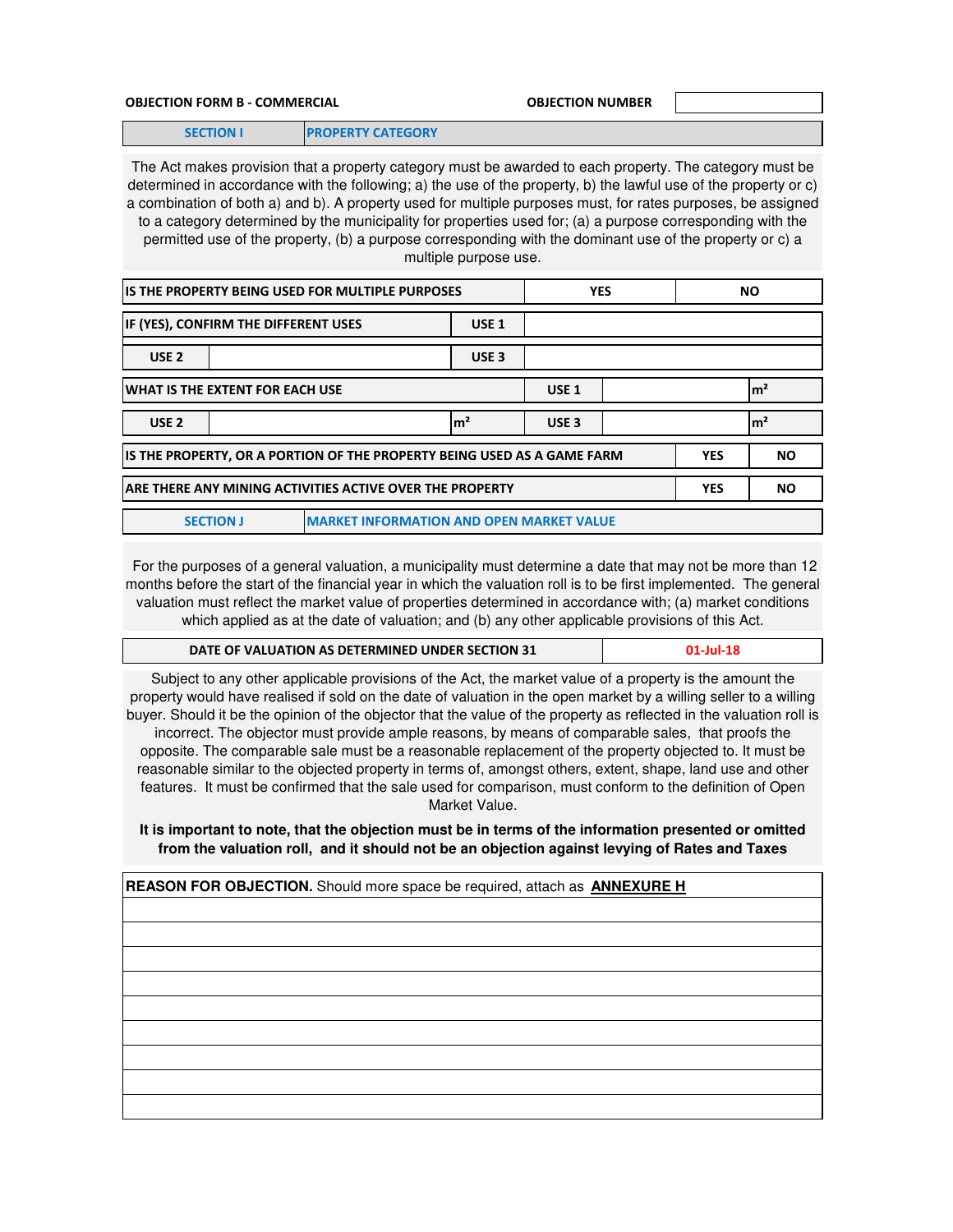## **OBJECTION FORM B - COMMERCIAL COMMERCIAL COMMER OBJECTION NUMBER**

ı

Comparable sales / rentals must be completed below as a comparison to the subject property;

| <b>ERF NUMBER</b> | <b>PORTION</b> | <b>PURCHASE</b><br><b>PRICE</b> | <b>PURCHASE DATE</b> | <b>EXTENT</b>                                                                                                       | <b>SS SCHEME NAME AND</b><br><b>UNIT NUMBER</b> |  |
|-------------------|----------------|---------------------------------|----------------------|---------------------------------------------------------------------------------------------------------------------|-------------------------------------------------|--|
|                   |                |                                 |                      | Describe the sale / rental with specific reference to lease information, operating expenses and related information |                                                 |  |
| <b>ERF NUMBER</b> | <b>PORTION</b> | <b>PURCHASE</b><br><b>PRICE</b> | <b>PURCHASE DATE</b> | <b>EXTENT</b>                                                                                                       | <b>SS SCHEME NAME AND</b><br><b>UNIT NUMBER</b> |  |
|                   |                |                                 |                      | Describe the sale / rental with specific reference to lease information, operating expenses and related information |                                                 |  |
|                   |                |                                 |                      |                                                                                                                     |                                                 |  |
| <b>ERF NUMBER</b> | <b>PORTION</b> | <b>PURCHASE</b><br><b>PRICE</b> | <b>PURCHASE DATE</b> | <b>EXTENT</b>                                                                                                       | <b>SS SCHEME NAME AND</b><br><b>UNIT NUMBER</b> |  |
|                   |                |                                 |                      |                                                                                                                     |                                                 |  |
|                   |                |                                 |                      | Describe the sale / rental with specific reference to lease information, operating expenses and related information |                                                 |  |

| <b>ERF NUMBER</b> | <b>PORTION</b> | <b>PURCHASE</b><br><b>PRICE</b> | <b>PURCHASE DATE</b> | <b>EXTENT</b>                                                                                                       | <b>SS SCHEME NAME AND</b><br><b>UNIT NUMBER</b> |
|-------------------|----------------|---------------------------------|----------------------|---------------------------------------------------------------------------------------------------------------------|-------------------------------------------------|
|                   |                |                                 |                      |                                                                                                                     |                                                 |
|                   |                |                                 |                      | Describe the sale / rental with specific reference to lease information, operating expenses and related information |                                                 |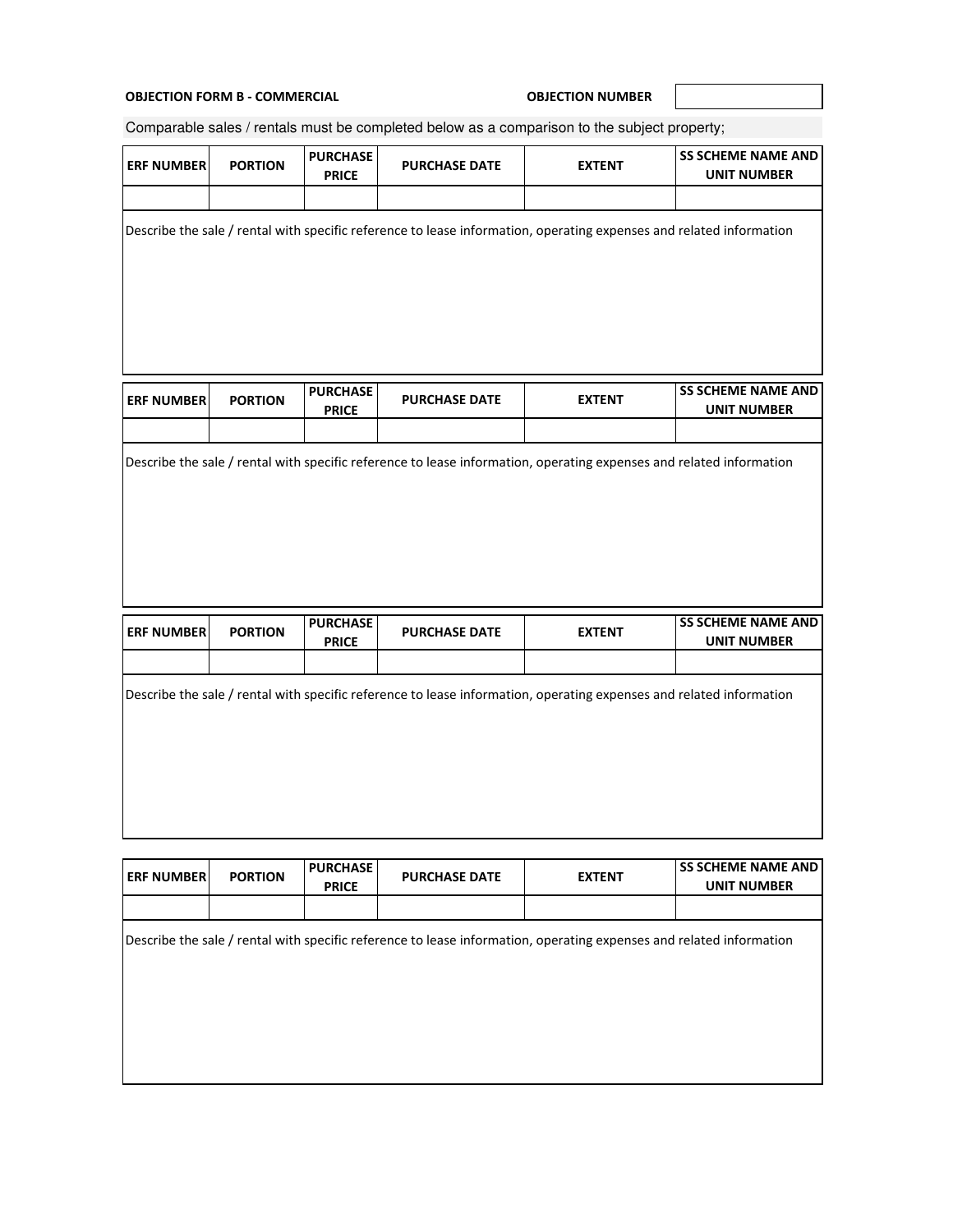#### **OBJECTION FORM B - COMMERCIAL OBJECTION NUMBER**

**SECTION K GENERAL VALUATION** 

Provide, in the table below, the suggested changes to the General Valuation Roll;

| <b>DESCRIPTION</b>           |                    | <b>INFORMATION AS REFLECTED IN</b> |                        | <b>SUGESTED CHANGES REQUESTED</b> |
|------------------------------|--------------------|------------------------------------|------------------------|-----------------------------------|
|                              | THE VALUATION ROLL |                                    | <b>BY THE OBJECTOR</b> |                                   |
| <b>ERF NUMBER</b>            |                    |                                    |                        |                                   |
| <b>PORTION</b>               |                    |                                    |                        |                                   |
| <b>TOWNSHIP</b>              |                    |                                    |                        |                                   |
| <b>SECTIONAL SCHEME NAME</b> |                    |                                    |                        |                                   |
| <b>SECTION NUMBER</b>        |                    |                                    |                        |                                   |
| <b>DOOR NUMBER</b>           |                    |                                    |                        |                                   |
| <b>PROPERTY CATEGORY</b>     |                    |                                    |                        |                                   |
| <b>ERF EXTENT</b>            |                    |                                    | m <sup>2</sup>         | m <sup>2</sup>                    |
| <b>MARKET VALUE</b>          | R                  |                                    | R                      |                                   |
| <b>REGISTERED OWNER</b>      |                    |                                    |                        |                                   |
| <b>SECTION L</b>             | <b>DECLARATION</b> |                                    |                        |                                   |

**ATTENTION IS HEREBY DRAWN TO SECTION 42(2) OF THE ACT WHICH STATES THAT WHERE ANY DOCUMENT, INFORMATION OR PARTICULARS WERE NOT PROVIDED WHEN REQUIRED IN TERMS OF SUBSECTION 42 (1) OF THE ACT AND THE OWNER CONCERNED RELIES ON SUCH DOCUMENT, INFORMATION OR PARTICULARS IN AN APPEAL TO AN APPEAL BOARD, THE APPEAL BOARD MAY MAKE AN ORDER AS TO COSTS IN TERMS OF SECTION 70 OF THE ACT IF THE APPEAL BOARD IS OF THE VIEW THAT THE FAILURE TO SO HAVE PROVIDED ANY SUCH DOCUMENT, INROFMATION OR PARTICULARS HAS PLACED AN UNNECESSARY BURDEN ON THE FUNCTIONS OF THE MUNICIPAL VALUER OR THE APPEAL BOARD** 

I / WE

HEREWITH DECLARE THAT THE INFORMATION PROVIDED IN THE OBJECTION IS TRUE AND CORRECT

| <b>YEAR</b>     | <b>MONTH</b>                                                                                                                                                               | <b>DAY</b> | SIGNATURE OF OBJECTOR       |                 |           |  |
|-----------------|----------------------------------------------------------------------------------------------------------------------------------------------------------------------------|------------|-----------------------------|-----------------|-----------|--|
| <b>ANNEXURE</b> |                                                                                                                                                                            |            | <b>ANNEXURE DESCRIPTION</b> | <b>ATTACHED</b> |           |  |
|                 |                                                                                                                                                                            |            |                             | <b>YES</b>      | <b>NO</b> |  |
| $\mathbf{A}$    | IREPRESENTATIVE - CERTIFIED DOCUMENT                                                                                                                                       |            |                             |                 |           |  |
| B               | APPROVED BUILDING PLANS AND / OR SECTIONAL REGISTER                                                                                                                        |            |                             |                 |           |  |
| C               | <b>RENTAL SCHEDULE</b>                                                                                                                                                     |            |                             |                 |           |  |
| D               | <b>CERTIFIED COPIES OF LEASE AGREEMENTS</b>                                                                                                                                |            |                             |                 |           |  |
| E               | FILLING STATION- (a) AUDITED FINANCIAL STATEMENTS (b) CERTIFIED FUEL<br>AND DIESEL SALES OVER THE PAST THREE YEARS (c) CERTIFIED HEAD- AND SUB-<br><b>LEASE AGREEMENTS</b> |            |                             |                 |           |  |
| F               | <b>AUDITED FINANCIAL STATEMENTS</b>                                                                                                                                        |            |                             |                 |           |  |
| G               | <b>GUESTHOUSE / LODGE AUDITED FINANCIAL STATEMENTS</b>                                                                                                                     |            |                             |                 |           |  |
| н               | ADDITIONAL REASONS FOR OBJECTION                                                                                                                                           |            |                             |                 |           |  |